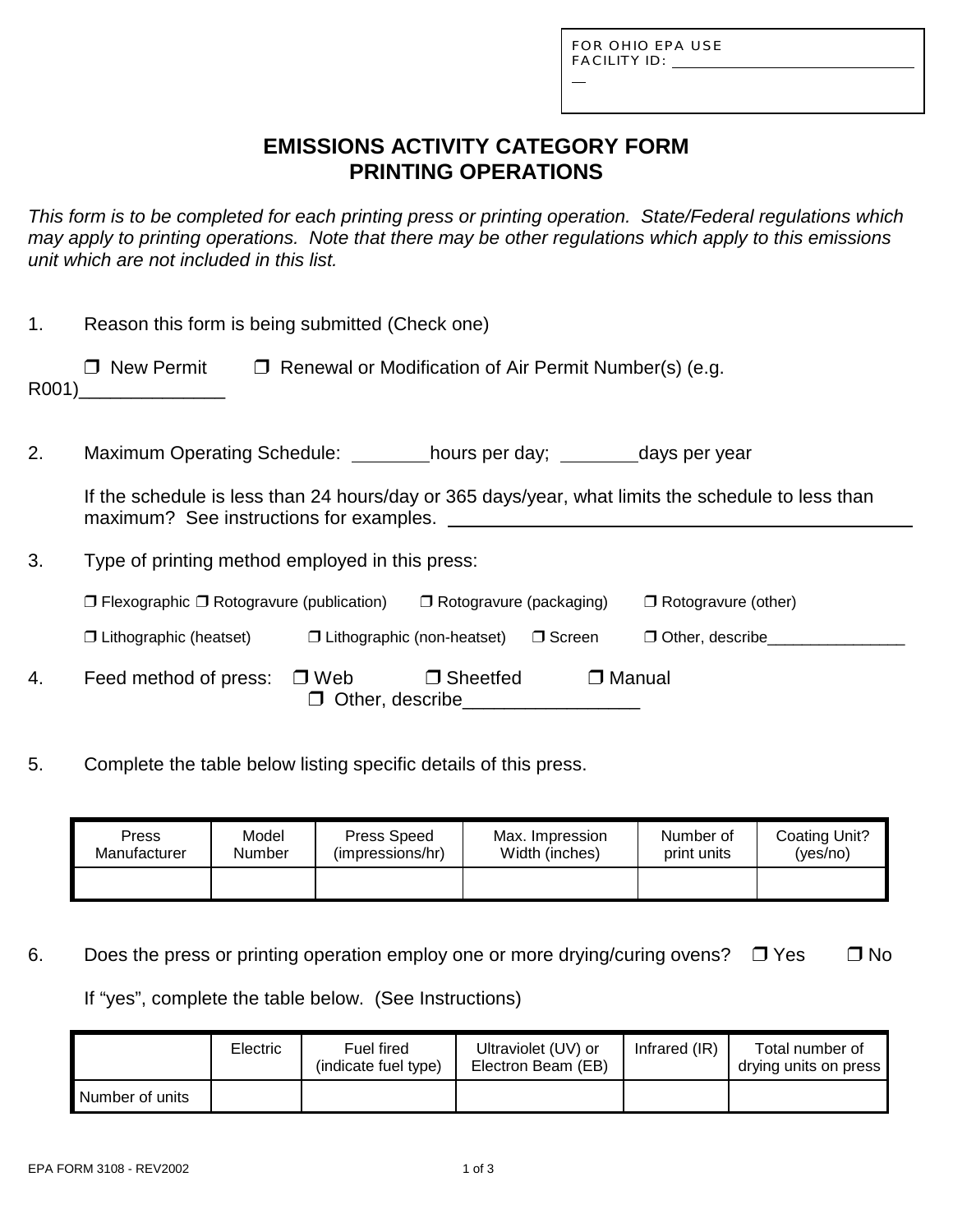*For fuel fired ovens only*: Do solvent or ink oil vapors come in direct contact with flame?

 $\n **7** Yes \n **7** No$ 

7. Complete the following table listing the chemical products used on each press or printing operation. See Instructions on completing this section.

| <b>Chemical Category</b>       | <b>Product Name</b> | VOC Content <sup>a</sup> |                   | Annual Usage Amount <sup>b</sup> |        |         |
|--------------------------------|---------------------|--------------------------|-------------------|----------------------------------|--------|---------|
|                                |                     | % by weight              | $%$ by volume $c$ | lbs/gallon                       | pounds | gallons |
| Inks & Varnishes               |                     |                          |                   |                                  |        |         |
|                                |                     |                          |                   |                                  |        |         |
|                                |                     |                          |                   |                                  |        |         |
|                                |                     |                          |                   |                                  |        |         |
| <b>Cleanup Solvents</b>        |                     |                          |                   |                                  |        |         |
|                                |                     |                          |                   |                                  |        |         |
|                                |                     |                          |                   |                                  |        |         |
|                                |                     |                          |                   |                                  |        |         |
|                                |                     |                          |                   |                                  |        |         |
| Fountain Solution<br>Additives |                     |                          |                   |                                  |        |         |
| (lithographic presses<br>only) |                     |                          |                   |                                  |        |         |
|                                |                     |                          |                   |                                  |        |         |
|                                |                     |                          |                   |                                  |        |         |
|                                |                     |                          |                   |                                  |        |         |
| In-line Coatings               |                     |                          |                   |                                  |        |         |
|                                |                     |                          |                   |                                  |        |         |
|                                |                     |                          |                   |                                  |        |         |
|                                |                     |                          |                   |                                  |        |         |

#### **Notes:**

- a. Check MSDS or supplier data for VOC content. For products tracked in pounds, enter VOC content in "% by weight". For products tracked in gallons, enter VOC content in "lbs per gallon".
- b. Enter usage amount in pounds or gallons, depending on how the product is tracked or purchased (Example: ink in pounds, solvent in gallons, etc.). Usage equals beginning inventory, minus final inventory, plus purchases, minus credits for documented disposal or returns to suppliers.
- c. Needed for flexographic and rotogravure inks and coatings only see Instructions.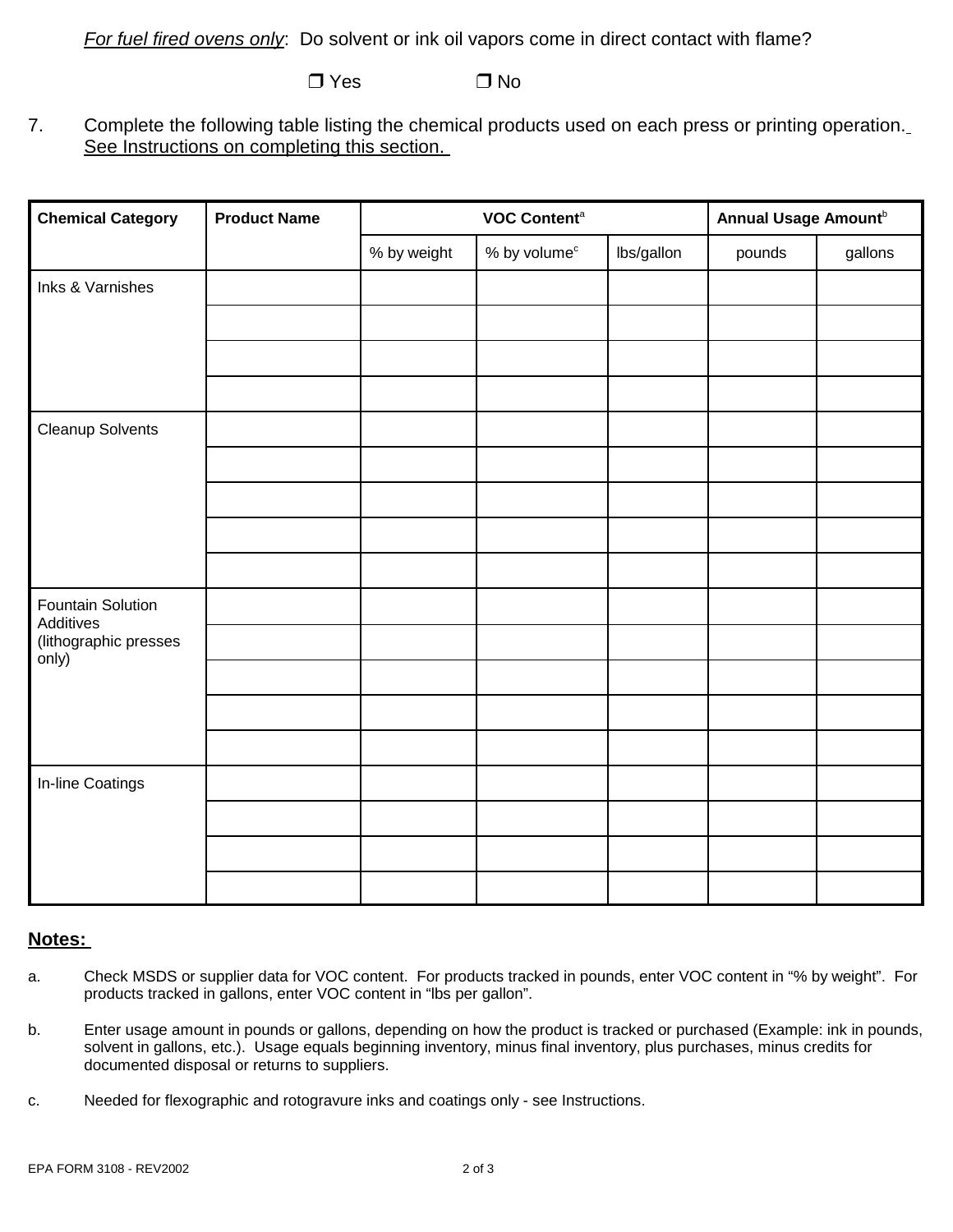| 8.  | For operations other than heatset lithographic printing, are any of the inks or coatings listed in<br>Question 7 required to be baked, heat-cured, or heat polymerized at temperatures above 250°F?<br>$\Box$ Yes<br>$\Box$ No<br>If yes, list all coatings required to be baked, heat cured, or heat polymerized: |                                                                                                         |  |  |  |
|-----|--------------------------------------------------------------------------------------------------------------------------------------------------------------------------------------------------------------------------------------------------------------------------------------------------------------------|---------------------------------------------------------------------------------------------------------|--|--|--|
|     |                                                                                                                                                                                                                                                                                                                    |                                                                                                         |  |  |  |
|     |                                                                                                                                                                                                                                                                                                                    |                                                                                                         |  |  |  |
| 9.  | Are any photochemically reactive materials, as defined in OAC rule 3745-21-01(C)(5), used in this air<br>contaminant source (including cleanup)?<br>$\Box$ Yes                                                                                                                                                     | $\Box$ No                                                                                               |  |  |  |
| 10. | (For flexographic and rotogravure facilities only): What is the total annual maximum usage (in tons) of<br>coatings and inks in all flexographic and rotogravure presses at the facility?<br>tons/year                                                                                                             |                                                                                                         |  |  |  |
| 11. | Method of press cleaning:                                                                                                                                                                                                                                                                                          |                                                                                                         |  |  |  |
|     | $\Box$ Manual wiping with rags (complete information below)                                                                                                                                                                                                                                                        |                                                                                                         |  |  |  |
|     | Are used rags stored in closed containers?                                                                                                                                                                                                                                                                         | $\Box$ Yes<br>$\Box$ No                                                                                 |  |  |  |
|     | Disposal or treatment method for used rags:                                                                                                                                                                                                                                                                        | $\Box$ Sent off site to laundering facility<br>□ Laundered on-site<br>$\Box$ Sent off site for disposal |  |  |  |
|     | $\Box$ Automatic blanket washing system                                                                                                                                                                                                                                                                            |                                                                                                         |  |  |  |

12. List the vapor pressure of all cleaning solvents used on this press either in pounds per square inch absolute (psia) or millimeters of mercury (mmHg):

| Name of cleaning solvent | Vapor pressure at 20 <sup>0</sup> Celsius (68 <sup>0</sup> F)<br>mmHg<br>psia |  |  |
|--------------------------|-------------------------------------------------------------------------------|--|--|
|                          |                                                                               |  |  |
|                          |                                                                               |  |  |
|                          |                                                                               |  |  |

13. If used solvents are sent off site for disposal, indicate the approximate number of gallons shipped annually and indicate year applicable.

\_\_\_\_\_\_\_\_\_\_\_\_\_# gallons shipped off site during \_\_\_\_\_\_\_\_\_\_\_\_\_\_\_ calendar year

Average solvent content of solvent waste: \_\_\_\_\_\_\_\_\_\_\_\_\_\_\_\_\_\_\_\_\_\_\_\_\_ percent by volume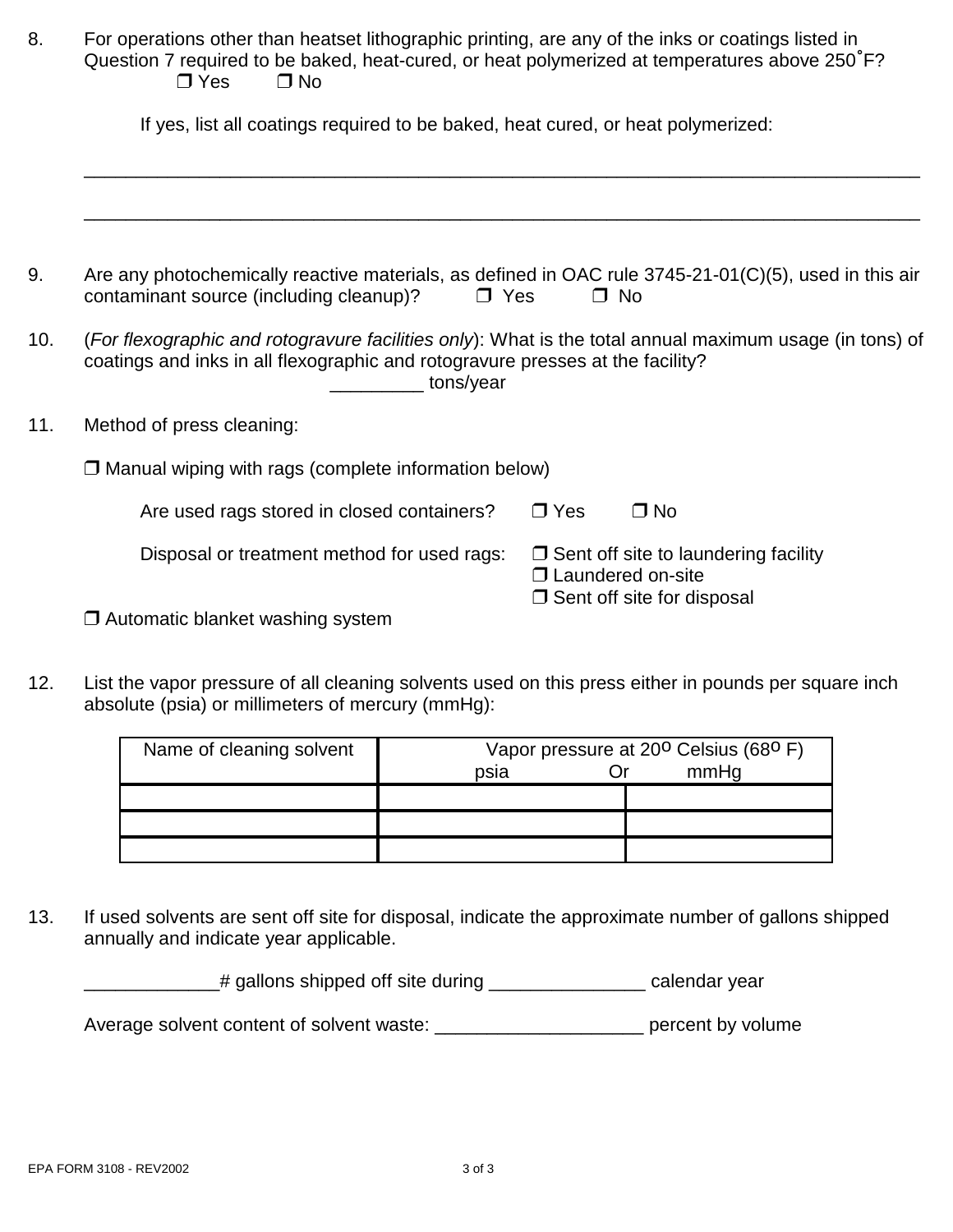## **INSTRUCTIONS FOR COMPLETION OF THE EMISSIONS ACTIVITY CATEGORY FORM FOR PRINTING OPERATIONS**

### **GENERAL INSTRUCTIONS:**

Provide complete responses to all applicable questions. If an item does not apply to the emissions unit, write in "Not Applicable" or "NA." If the answer is not known, write in "Not Known" or "NK." If you need assistance in understanding a question after reading the instructions below, contact your Ohio EPA District Office or Local Air Agency for assistance. Submittal of an incomplete application will delay application review and processing. In addition, the application may be returned as incomplete if all applicable questions are not answered appropriately.

### **APPLICABLE REGULATIONS:**

*The following State and Federal Regulations may be applicable to printing operations. Note that there may be other regulations which apply to this emissions unit which are not included in this list.*

Federal: 40 CFR 60, (NSPS) Subpart A (General provisions), Subpart QQ (publication rotogravure printing), and Subpart FFF (flexible vinyl and urethane coating and printing).

> 40 CFR 63, (MACT) Subpart A (General provisions), Subpart KK (publication rotogravure, product and packaging rotogravure, and wide web flexographic printing).

State: OAC rule 3745-31-02 (Permit to Install) OAC rule 3745-35-02 (Permit to Operate) OAC rule 3745-21-07(G) - Operations using liquid organic materials OAC rule 3745-21-09(H) - Vinyl coating lines OAC rule 3745-21-09(Y) - Flexographic, packaging rotogravure and publication rotogravure printing lines OAC rule 3745-21-10 - Compliance test methods and procedures

If you would like a copy of these regulations, contact your Ohio EPA District Office or Local Air Agency. State regulations may also be viewed and downloaded from the Ohio EPA website at http://www.epa.state.oh.us/dapc/regs/regs.html. Federal regulations may be viewed and downloaded at http://www.epa.gov/docs/epacfr40/chapt-I.info/subch-C.htm.

### **CALCULATING EMISSIONS:**

Manufacturers of some types of emissions units and most types of control equipment develop emissions estimates or have stack test data which you can request. Stack testing of the emissions may be done. Emissions unit sampling test data may be either for this emissions unit or a similar one located at the facility or elsewhere. You may develop your own emission factors by mass balance or other knowledge of your process, if you can quantify inputs and outputs accurately. You may be able to do this on a small scale or over a short period of time, if it is not practical during regular production. If you have control equipment, you may be able to quantify the amount of pollutants collected over a known time period or production amount. Any emission factor calculation should include a reference to the origin of the emission factor or control efficiency.

Ohio EPA Engineering Guides #56 and #68 may be consulted when determining emissions from printing operations. These Engineering Guides may be found online at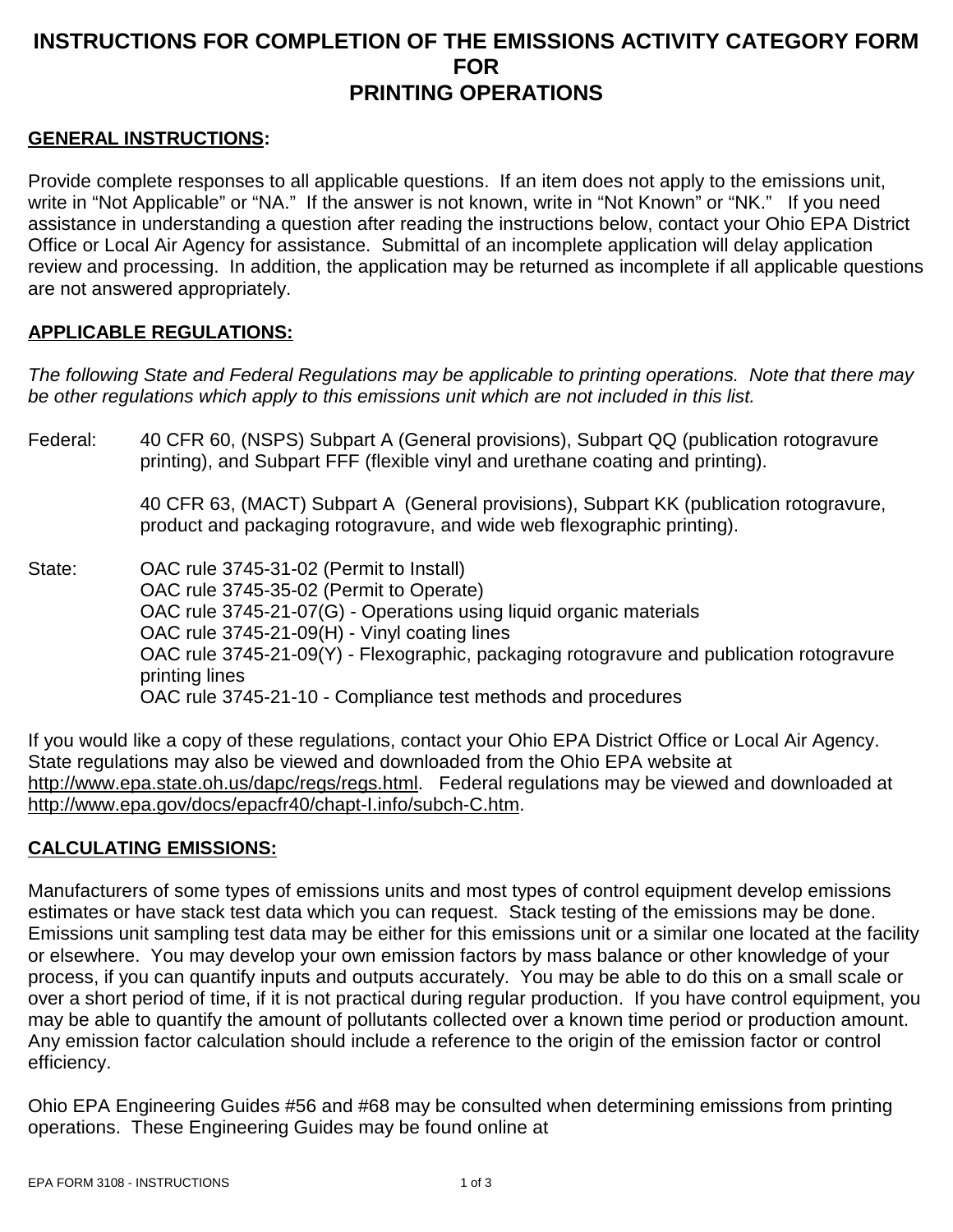### *http://www.epa.state.oh.us/dapc/engineer/eguides.html.*

*These fundamental equations can be used to determine VOC emissions from printing operations and presses which do not have add-on emission control devices:*

For lithographic, non-heatset ink & varnish: Emissions (lbs/yr) = VOC content (% by weight) x usage (lbs/yr) x 0.05

For lithographic, heatset ink & varnish: Emissions (lbs/yr) = VOC content (% by weight) x usage (lbs/yr) x 0.80

For flexographic, rotogravure, or screen inks, fountain solution additives, and in-line coatings: Emissions (lbs/yr) = VOC content (lbs/gallon) x usage (gallons/year) OR VOC content (% by weight) x usage (lbs/year)

For cleanup solvents: Emissions (lbs/yr) = VOC content (lbs/gallon) x usage (gallons/year)

For manual press cleaning using low-evaporative solvents (see note below):

Emissions (lbs/yr) = VOC content (lbs/gallon)  $x$  usage (gallons/year)  $x$  0.50

Note: The equation above can only be used if the vapor pressure of the cleaning solvent is less than 10 millimeters of mercury (mmHg) at 20 degrees Celsius **and** the used cleaning towels are stored in closed containers. Check the MSDS or call the supplier for vapor pressure information.

**Total press emissions = ink emissions + coating emissions + cleanup emissions + fountain solution emissions** 

### **SPECIFIC INSTRUCTIONS:**

- 1. Indicate whether this is an application for a new permit or an application for permit renewal. If applying for a permit renewal, provide the 4-character OEPA emissions unit identification number.
- 2. Provide the maximum number of hours per day and days per year the printing operation is expected to operate. The following are examples of why the maximum number of hours per day may be less than 24 or the maximum number of days per year may be less than 365 (this list is not all-inclusive):
	- The facility can only operate during daylight hours.
	- The process can only operate within a certain range of ambient temperatures.
	- The process is limited by another operation (i.e., a bottleneck).
- 3. Indicate the type of printing method used in the press. If "other", explain the type of printing process.
- 4. Indicate the method used to move the substrate through the press or printing operation. "Web" refers to the substrate being fed from an unwinding roll. "Manual" refers to the substrate being transferred into the press or operation by hand. If "other", explain the type of process used.
- 5. Provide the requested specifications for the press. The maximum impression width refers to the greatest width of paper or substrate the press can accommodate. A "coating unit" refers to a unit which is a part of the press which applies aqueous or clear overcoatings meant to protect the printed substrate, increase gloss, or provide a special surface finish.
- 6. Indicate if the press employs a drying process and indicate the type and number of separate drying ovens. Ultraviolet (UV), Electron beam (EB) and Infra-red (IR) drying units supply radiation to cure special inks. For fuel fired ovens, incidate the type of fuel used, i.e., natural gas, distillate oil, etc.